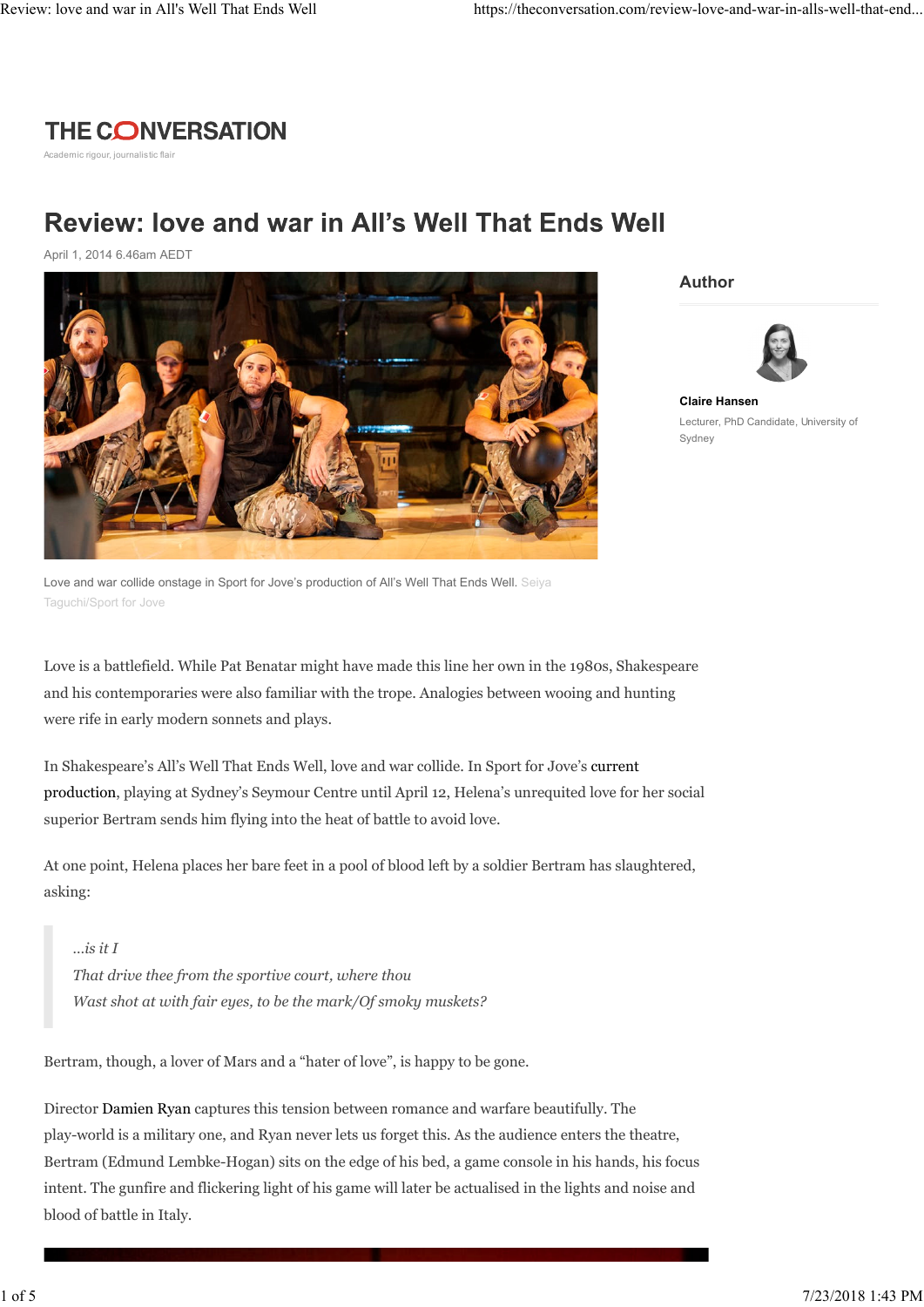

Seiya Taguchi/Sport for Jove

The contemporary militarised aesthetic of the play is realised superbly. An ambitious and sharp set design presents a four-poster black bed frame that converts into a combat training field and climbing frame, a steam room for the King of France and his soldiers, and later a military field hospital and camp, before, finally, returning to a bed – where sex and (a faked) death are conjoined.

The set design complements the escalating militarisation of the play-world as the men move from intensive training sequences to the battlefield. Love in this play comes in the form of a "band of brothers", the cast energetically producing an authentic sense of camaraderie which overpowers romantic love.

## **A problem play**

All's Well That Ends Well was probably written around 1602-1605, and while technically a comedy, it has attracted the ambiguous label of a "problem play" – a rather unhelpful phrase that denotes plays we have trouble categorising. The problematic nature of All's Well can be attributed to Shakespeare's blend of a folklore story with the complex verisimilitude of his characterisation – fairytale and realism make for uneasy bedfellows.

Helena's inexplicable love for the unlikeable Bertram is another central difficulty that lands the play squarely within the problematic canon.

As legendary actress Ellen Terry succinctly put it, Helena belongs to the "doormat type" of women in Shakespeare. Spurned and rejected, she – like her namesake Helena in A Midsummer Night's Dream – advocates a desperate love:

*Use me but as your spaniel: spurn me, strike me*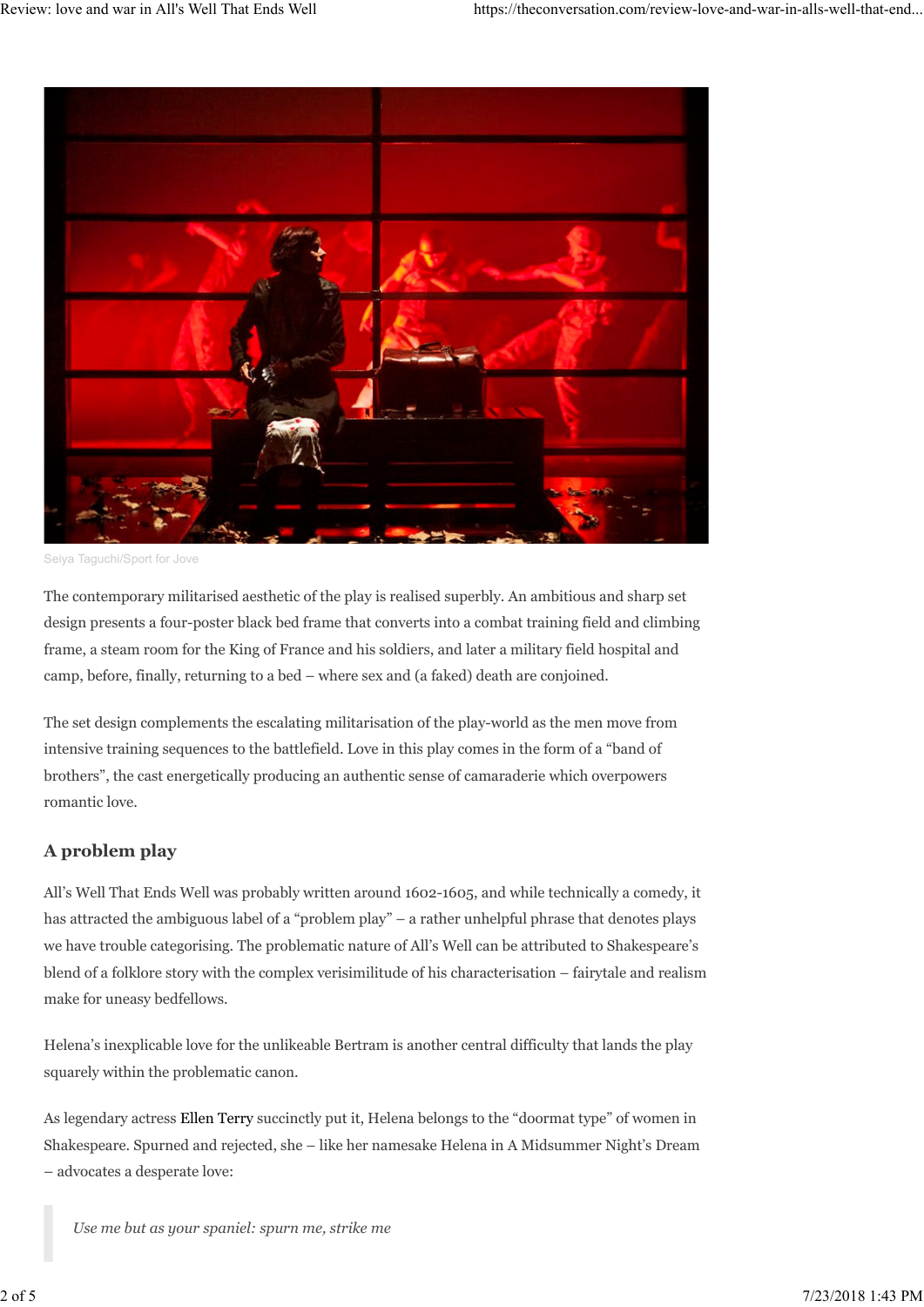*Neglect me, lose me…*

This is exacerbated in Sport for Jove's production, where Helena (Francesca Savige) – lowly daughter of a dead and admired physician – dreamily vacuums around Bertram's bed while her eyes dart Cupid's arrows at her superior.

![](_page_2_Picture_4.jpeg)

Helena and Bertram face off in All's Well That Ends Well. Seiya Taguchi/Sport for Jove

But Bertram is busy packing for Paris; he's off to the ailing French King (Robert Alexander) and from thence to war in Italy. Although Helena is able to cure the King (another mysterious "problem" which in this production is aligned with a mystical sexuality) and thereby win Bertram's hand, he marries reluctantly: "I cannot love her", he says bluntly, refusing to consummate the marriage.

Via a video message, one of the production's uses of modern communications technology interspersed inconsistently with old-fashioned letters, Bertram promises that he will never be her husband until she can get his ring off his finger and bear him a child.

These impossible conditions are, amazingly, achieved by Helena in Italy with the help of the female staff of the field hospital (played with exceptional strength by Eloise Winestock, Teresa Jakovich and Megan Drury).

The hospital is a clever shift from Shakespeare's play-text, where the location is a widow's house. It serves as a base of female power and independence (also witnessed elegantly in Bertram's mother, played by Sandra Eldridge). The hospital is one of several changes in the production where alterations and reattributions accentuate gendered conflict as well as streamline the narrative (the Clown, for example, is reimagined as a recovering double leg amputee).

## **Shakespeare exposed**

Helena solves the dilemma of a reluctant husband through an ingenious bed-trick that sees Bertram accidentally consummate their marriage. Taking a leaf from Helena's book, Sport for Jove tackle the problematic nature of All's Well in a similar way – through physical exposure.

The company carefully advertised warnings about the play's nudity, and I expected something akin to a glimpse of Joel Edgerton's buttocks in Sydney Theatre Company's A Streetcar Named Desire (2009). How wrong I was.

For a text born out of an era in which the clothes really did make the man, the removal of these identifiers of status is significant. When the King announces that he can give Helena the social status and dowry she lacks, we see the artificiality of social hierarchy. As Helena is offered any

![](_page_2_Picture_14.jpeg)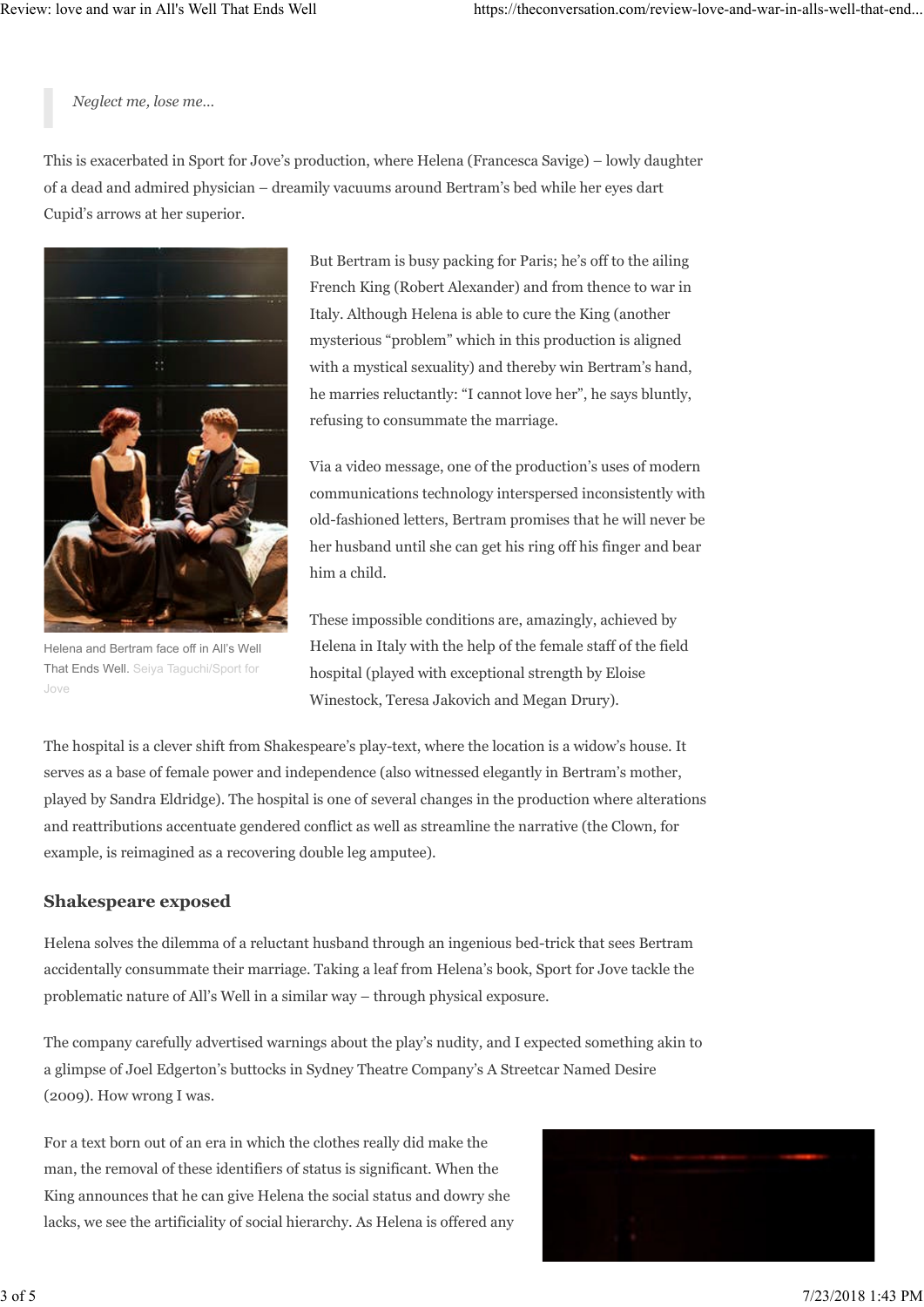of the young noblemen in exchange for curing the king, their towels are whipped off – to the shocked and somewhat delighted laughter of the audience. Questions of status and superiority are nullified by nudity – it all comes down to flesh. This concern with fashion is best seen in George Banders' charismatic portrayal of the braggart Parolles – "the soul of this man is his clothes", Shakespeare reminds us.

This play will always belie its title. When Helena repeats "all's well that ends well", an involuntary sob escapes her. Despite falling rose petals and soft music at its close, the play unsettles more than it resolves. There is love between the women, even between soldiers. But romantic love? Like Hamlet, the play relies on seeming. As the French King says:

![](_page_3_Picture_4.jpeg)

Seiya Taguchi/Sport for Jove

*All yet seems well, and if it end so meet, The bitter past, more welcome is the sweet.*

Sport for Jove's lucid and captivating interpretation exposes the depths of this problem play. There is also immediate relevancy in the slow turn from trust to suspicion of military authority, and the assertion that the ends justify the means. Every moment of this production is strategic and lovingly prepared, as hilarious as it is poignant.

*Sport for Jove's production of All's Well That Ends Well is playing at the Seymour Centre in Sydney until April 12. Details here.*

*If you are an academic or researcher working on theatre and performance and would like to write for The Conversation please contact the Arts + Culture editor.*

![](_page_3_Picture_10.jpeg)

**We produce knowledge-based, ethical journalism. Please donate and help us thrive. Tax deductible.**